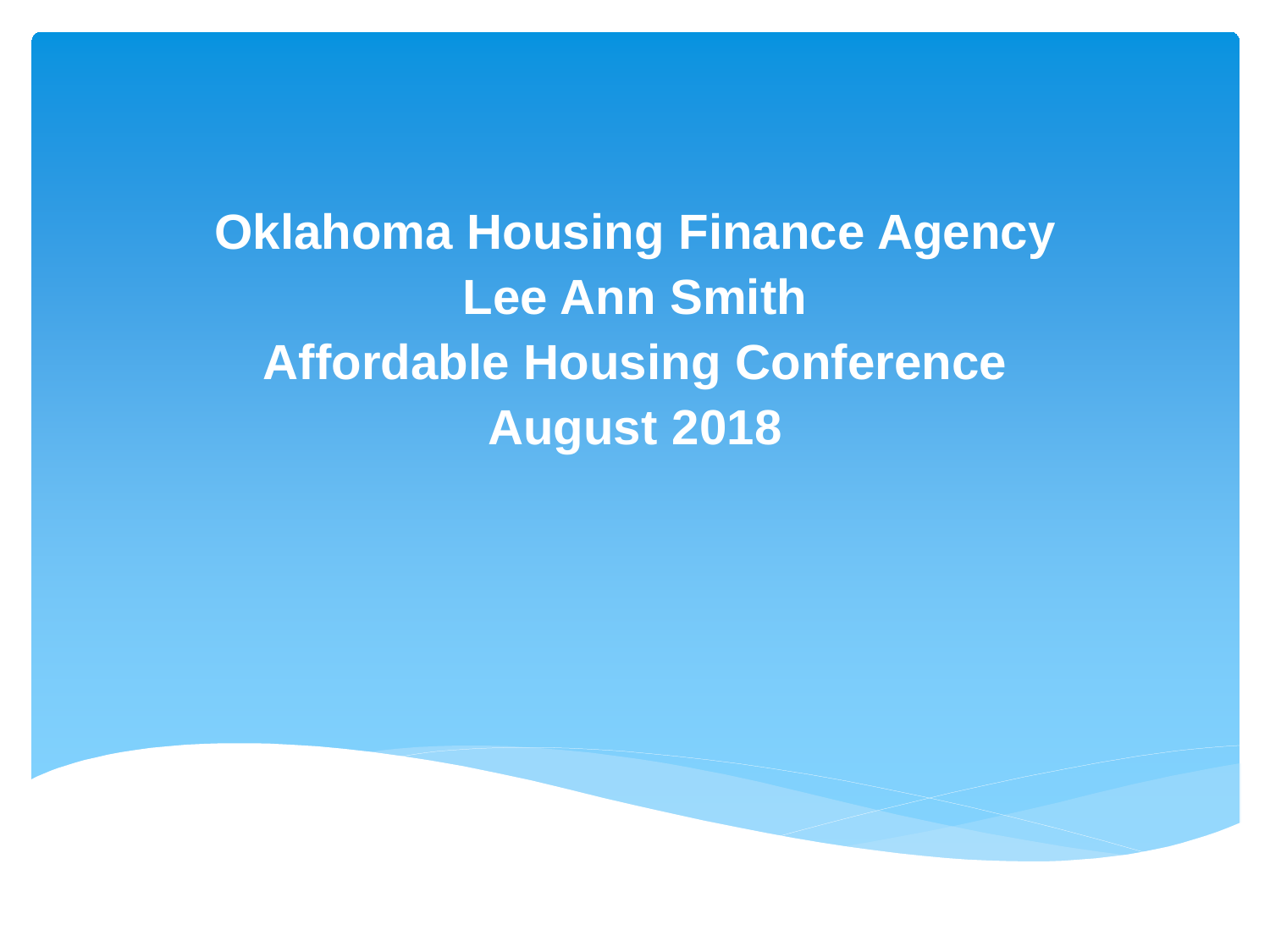### OHFA Description

OHFA Homebuyer Downpayment Assistance provides first mortgage financing and down payment assistance to eligible mortgagors.

OHFA's mission is to provide housing opportunities for moderate income individuals and families within the State of Oklahoma.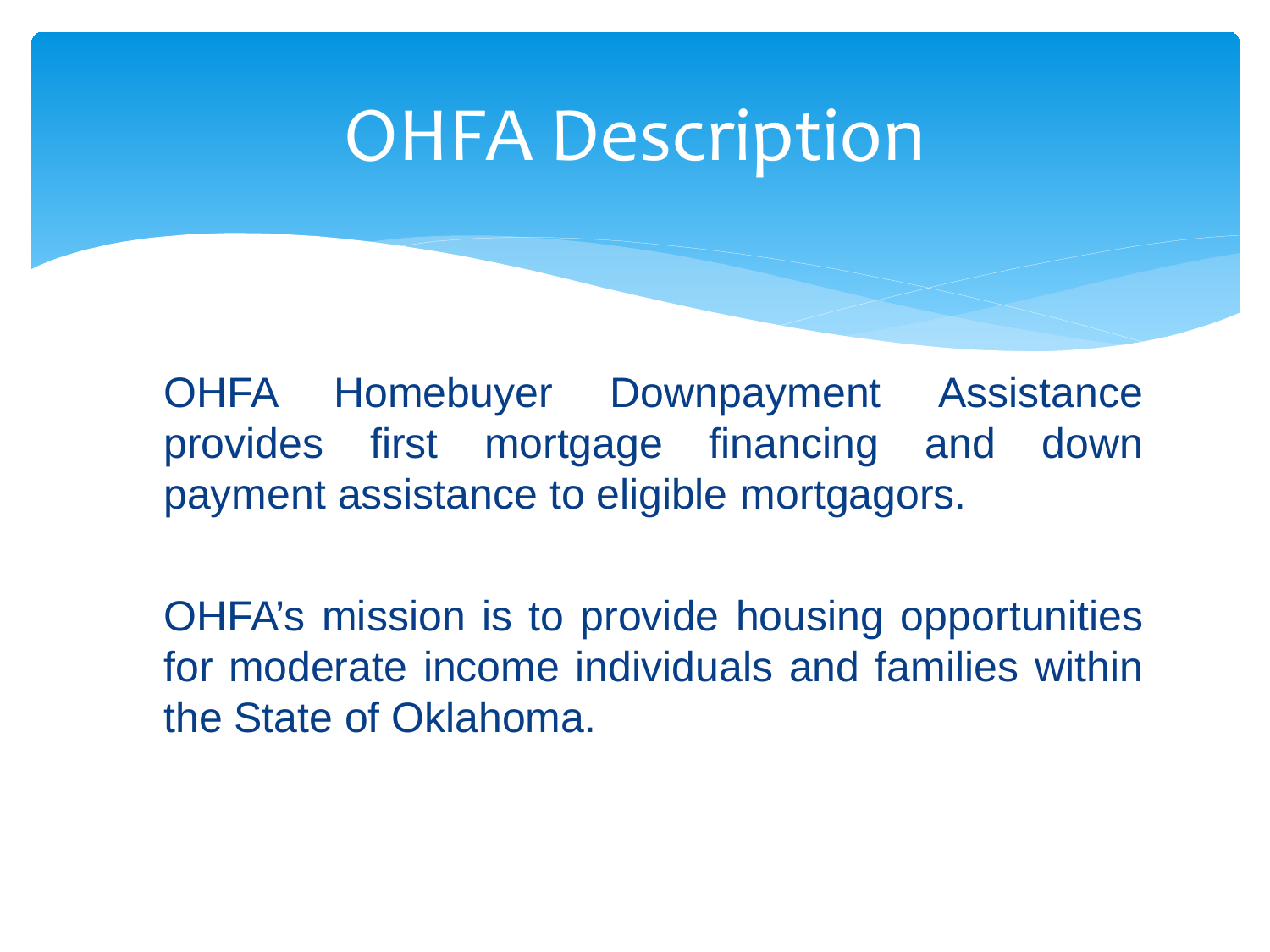### **OHFA**

- ∗ Oklahoma Housing Finance Agency is an instrumentality of government
- ∗ Issuer and Review Agent: Oklahoma Housing Finance Agency 100 NW 63rd, Suite 200 Oklahoma City, Oklahoma 73116 405-419-8207 or 1-800-256-1489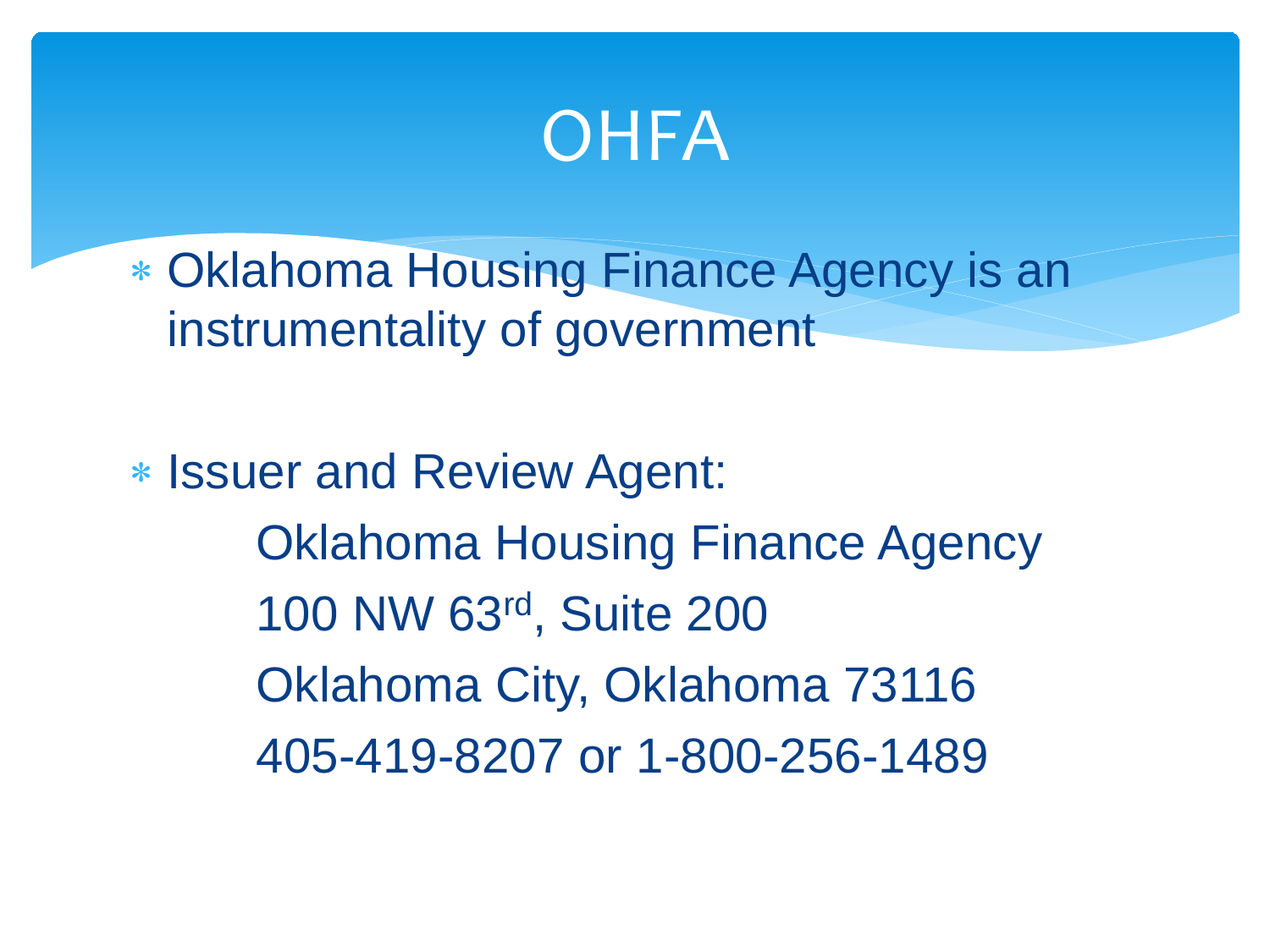### Issuer & Servicer

**Website and links:** 

- ∗ [www.ohfa.org](http://www.ohfa.org/)
- ∗ [www.ohfadownpayment.org](http://www.ohfadownpayment.org/)

∗ Master Servicer:

US Bank Home Mortgage HFA Division 17500 Rockside Road Bedford, Ohio 444146-2099 [hfa.programs@usbank.com](mailto:hfa.programs@usbank.com)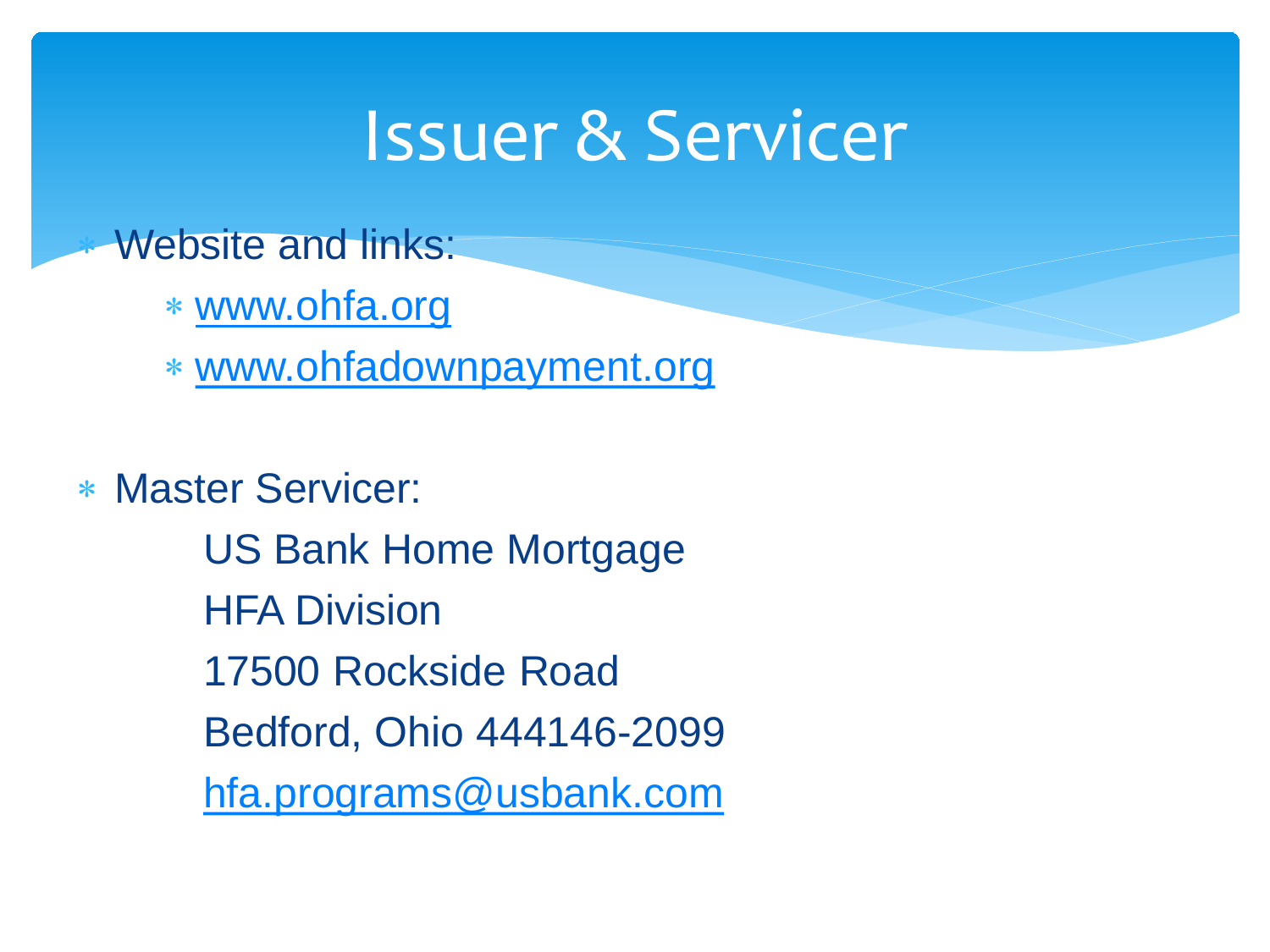# Glossary of Abbreviations

∗ FNMA –Federal National Mortgage Assoc.(Conventional)

- ∗ DU Desktop Underwriting ( Fannie Mae)
- ∗ FHLMC Federal Home Loan Mortgage Corp.
- ∗ LPA Loan Prospector Advisor ( Freddie Mac)
- ∗ GNMA –Guaranteed National Mortgage Assoc.(Government)
- ∗ DPA Down payment assistance
- ∗ HFA Housing Finance Agency
- ∗ USB US Bank Home Mortgage
- ∗ HBE Home Buyer Education
- ∗ FTHB First-Time Homebuyers
- ∗ DTI Debt to Income
- ∗ LTV Loan to Value
- ∗ PITI Principal, interest, taxes, insurance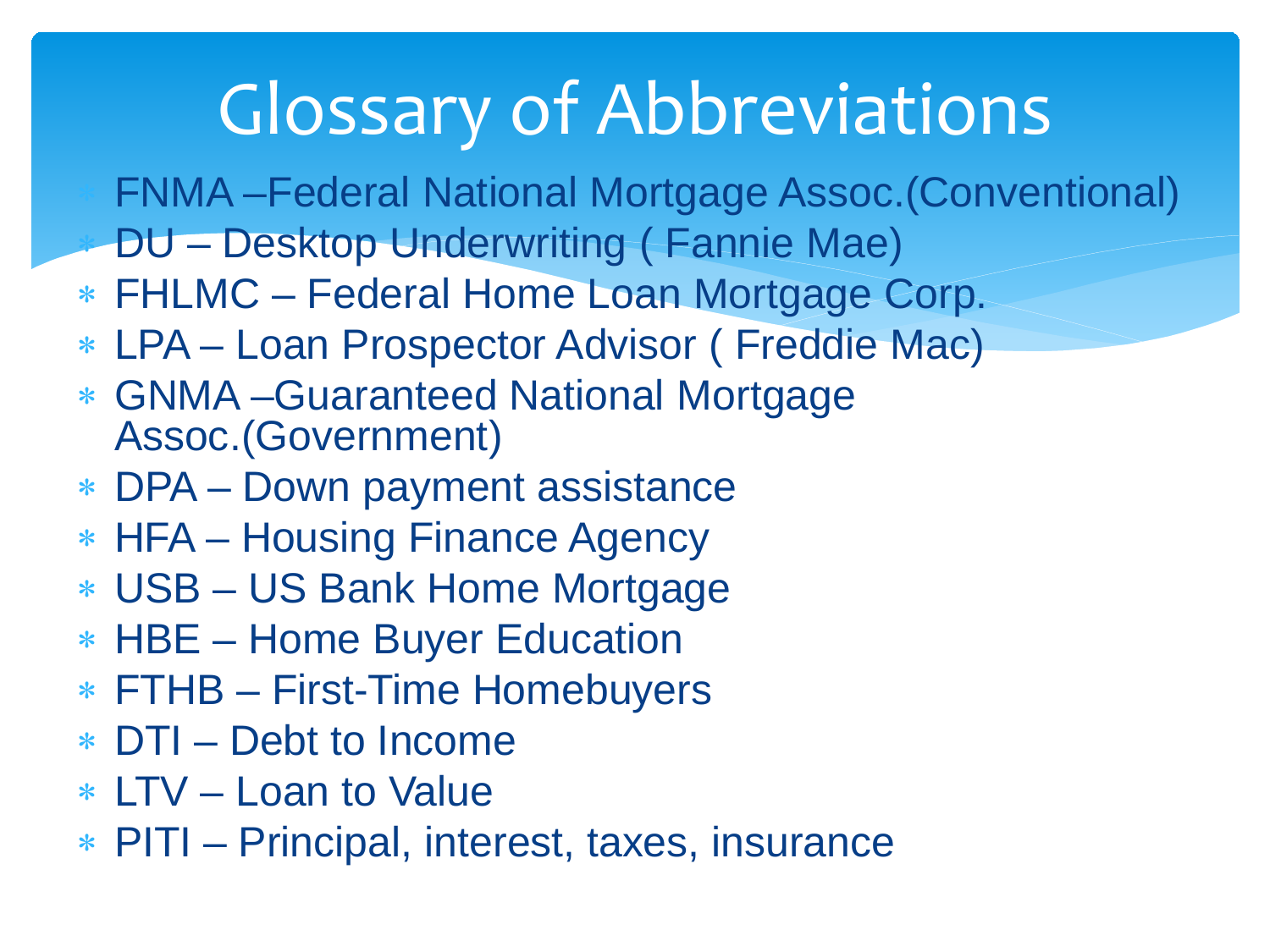### OHFA Homebuyer Downpayment Assistance

- ∗ Provide 30 year fixed interest rate mortgage loan
- ∗ DPA and closing cost assistance Gift/Grant
- ∗ First Lien Purchases
- ∗ Home purchases New and Existing Single Family
- ∗ One (1) Single Unit
- ∗ All 77 Oklahoma Counties
- ∗ Property located in Oklahoma
- ∗ DREAM FTHB not required
- ∗ GOLD FTHB may apply per county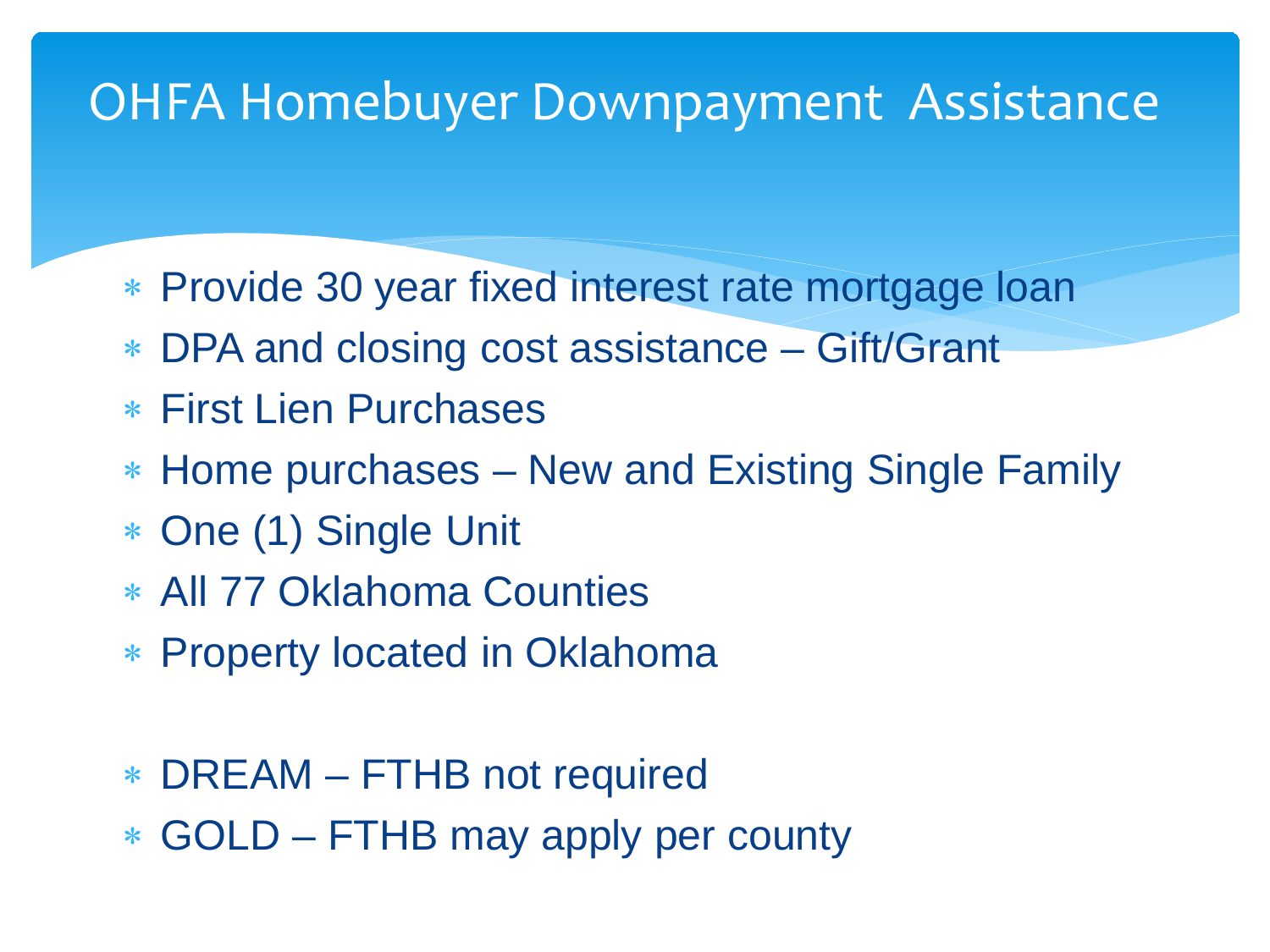### Funds and Interest Rates

- ∗ Funds are Continuous
- ∗ Interest rates are based on current market conditions
- ∗ OHFA currently posts interest rates on [www.ohfa.org](http://www.ohfa.org/)
- ∗ Any rate change(s) notification is sent via email to lenders prior to change. Effective notice of rate change is at 10 am of that day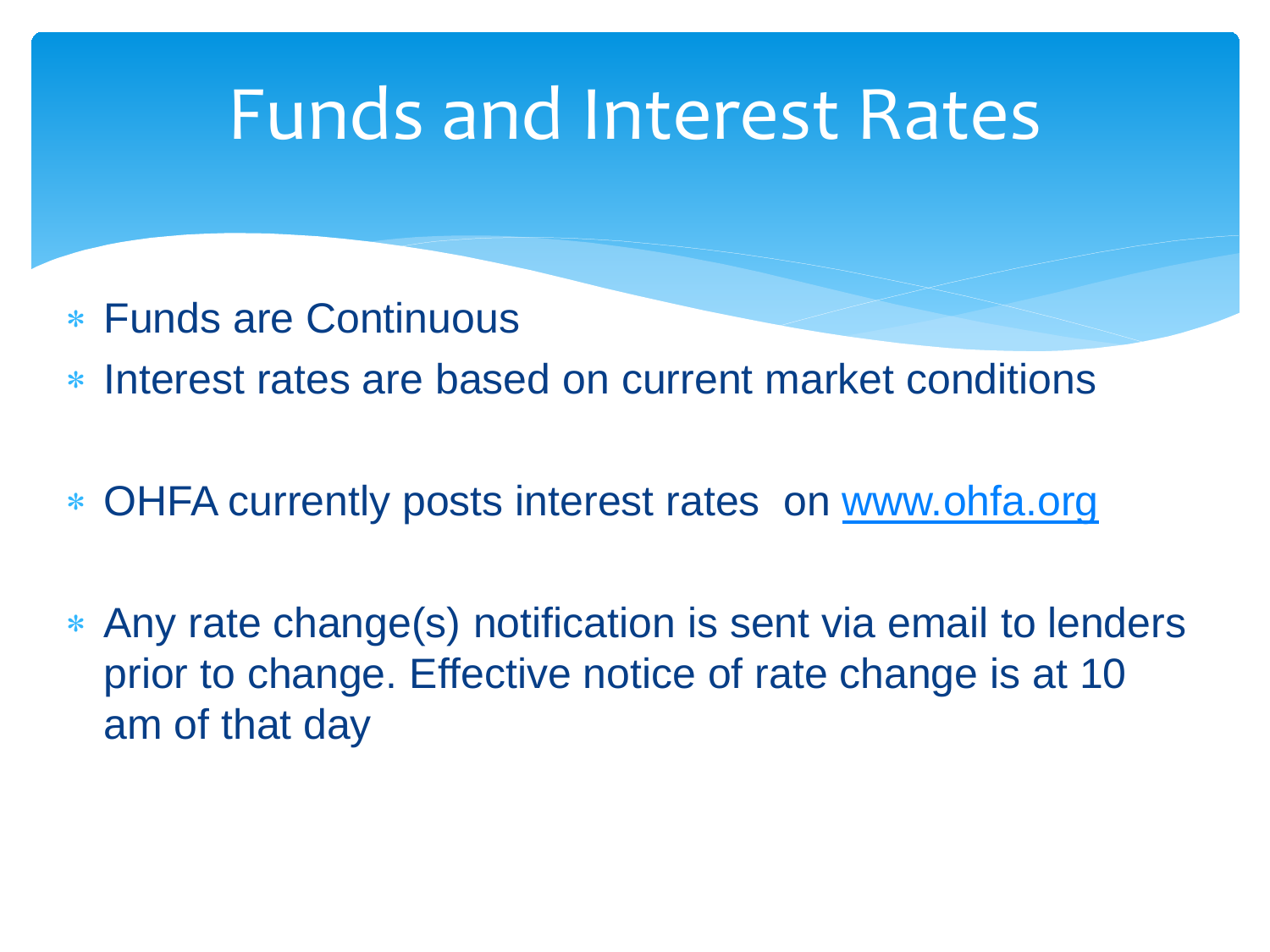### Products

- ∗ GOLD FHA, VA & USDA RD
- ∗ GOLD FANNIE HFA Preferred
- ∗ GOLD FREDDIE HFA Home Possible Advantage Purchase Price - \$276,100.
- ∗ DREAM GNMA GOVT FHA, VA & USDA RD Purchase Price - \$294,515.
- ∗ DREAM FANNIE HFA Preferred
- ∗ DREAM FREDDIE HFA Home Possible Advantage Purchase Price - \$453,100.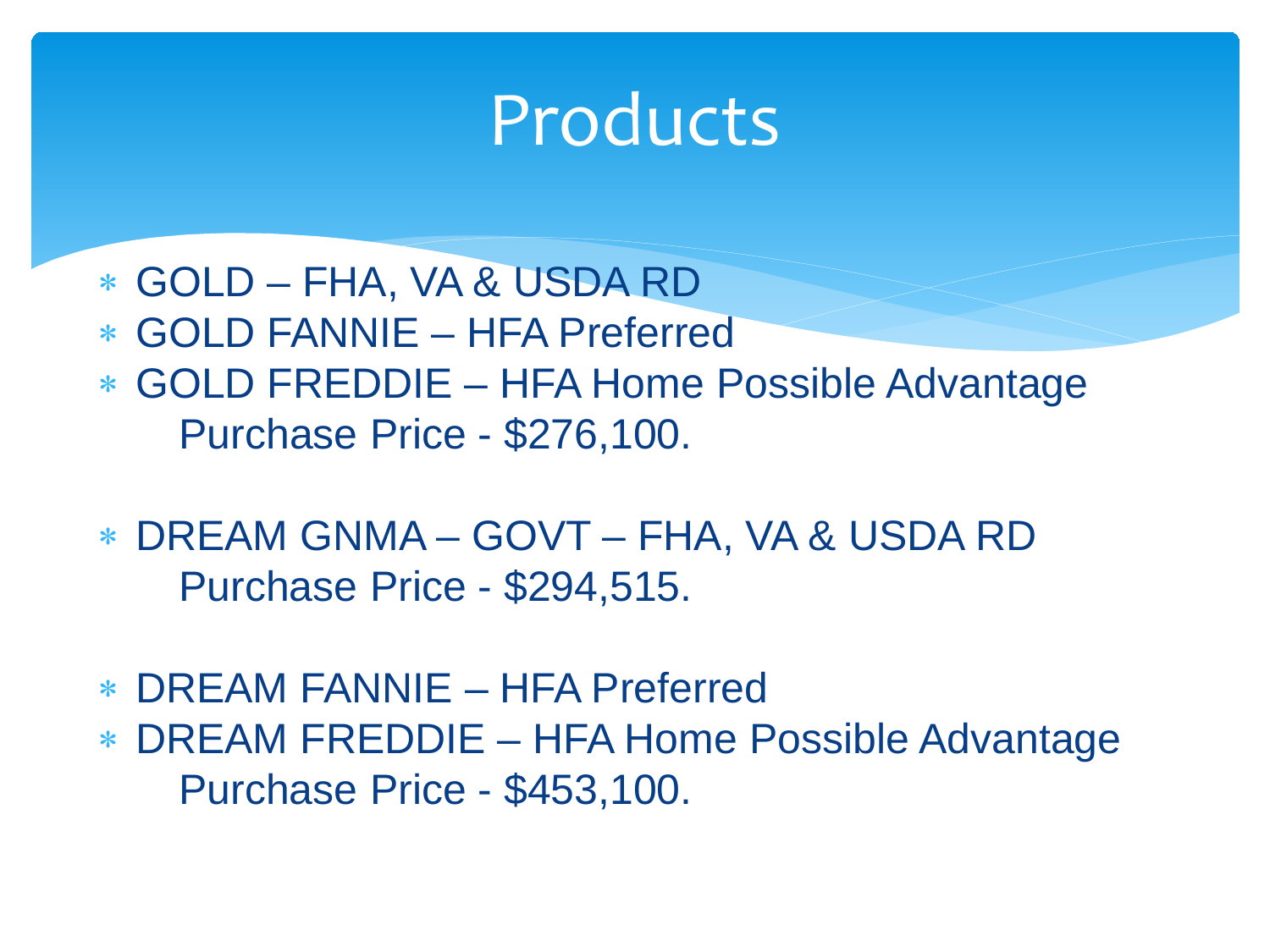### Downpayment Assistance

Down Payment Assistance:

- ∗ 3.50% or 5.00% Gift/Grant Assistance
- ∗ DPA calculated on Total Loan Amount and/or Note
- ∗ No repayment of DPA
- ∗ DPA is up fronted at closing of loan, along with First Mortgage Funds
- ∗ Allowed fees reimbursed: earnest money, credit report and appraisal fee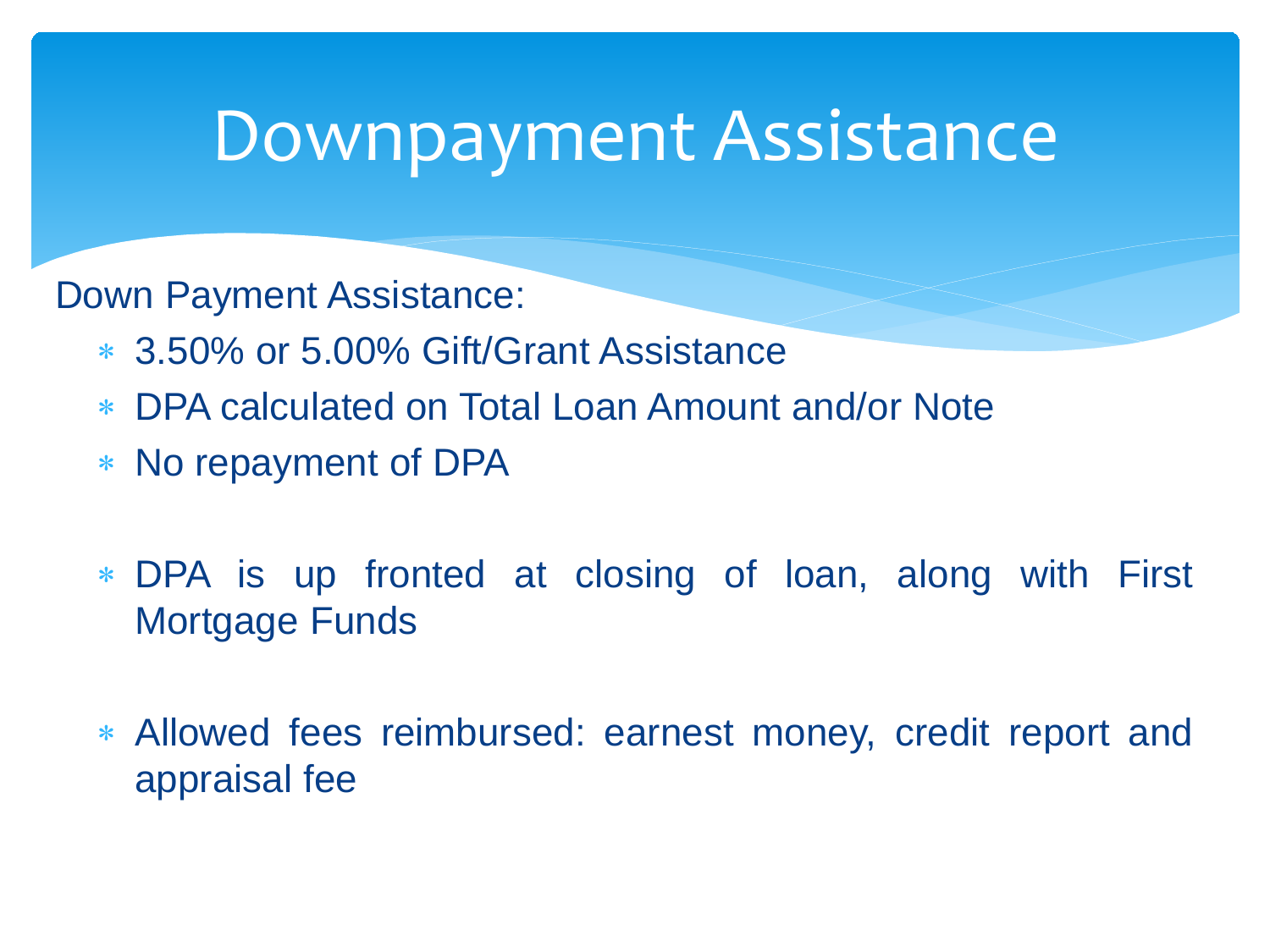# OAS FREDDIE Subsidy

- ∗ OHFA Additional Subsidy (OAS) Subsidy for closing cost DREAM Freddie & GOLD Freddie
- ∗ Additional subsidy for dpa/closing cost for 50% of the AMI is \$2,500
- ∗ 50% AMI \$2,500.
- Additional subsidy for dpa/closing cost for 80% of the AMI is \$1,500
- ∗ 80% AMI \$1,500.
- ∗ Lender must valid the mortgagor meet the permissible maximum income per the county from the Exhibit H-1 for GOLD Freddie
- ∗ DREAM FREDDIE Income \$140,000. 1 or borrowers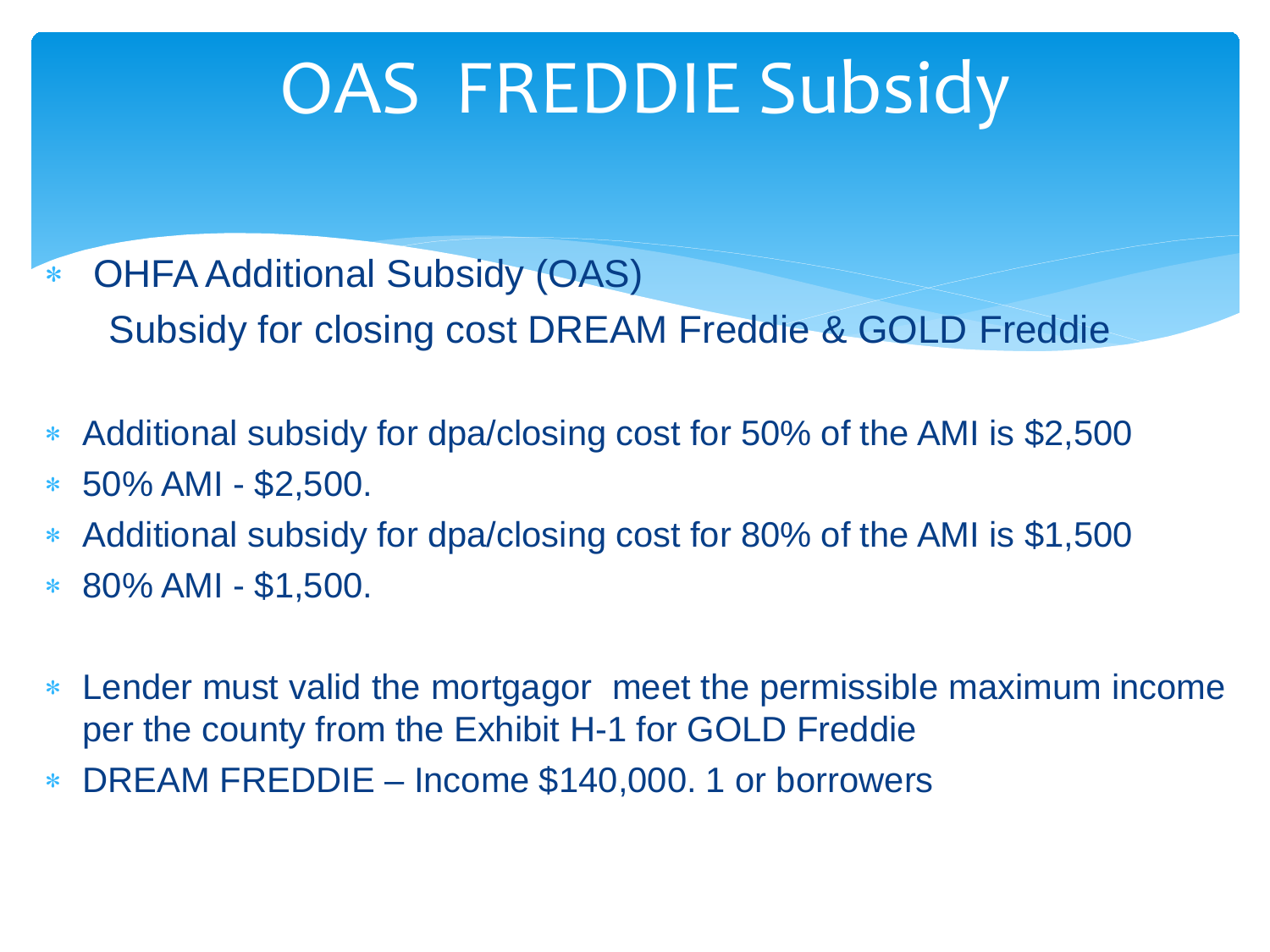## INCOME

#### **GOLD – GOLD FANNIE – GOLD FREDDIE**

- ∗ Income per county target or non target
- ∗ First time homebuyers non target counties

#### **DREAM GOVT**

- ∗ \$80,000 1 2 person(s)
- ∗ \$95,000 3 or more persons

#### **DREAM FANNIE & DREAM FREDDIE**

∗ \$140,000 – 1 or more person(s)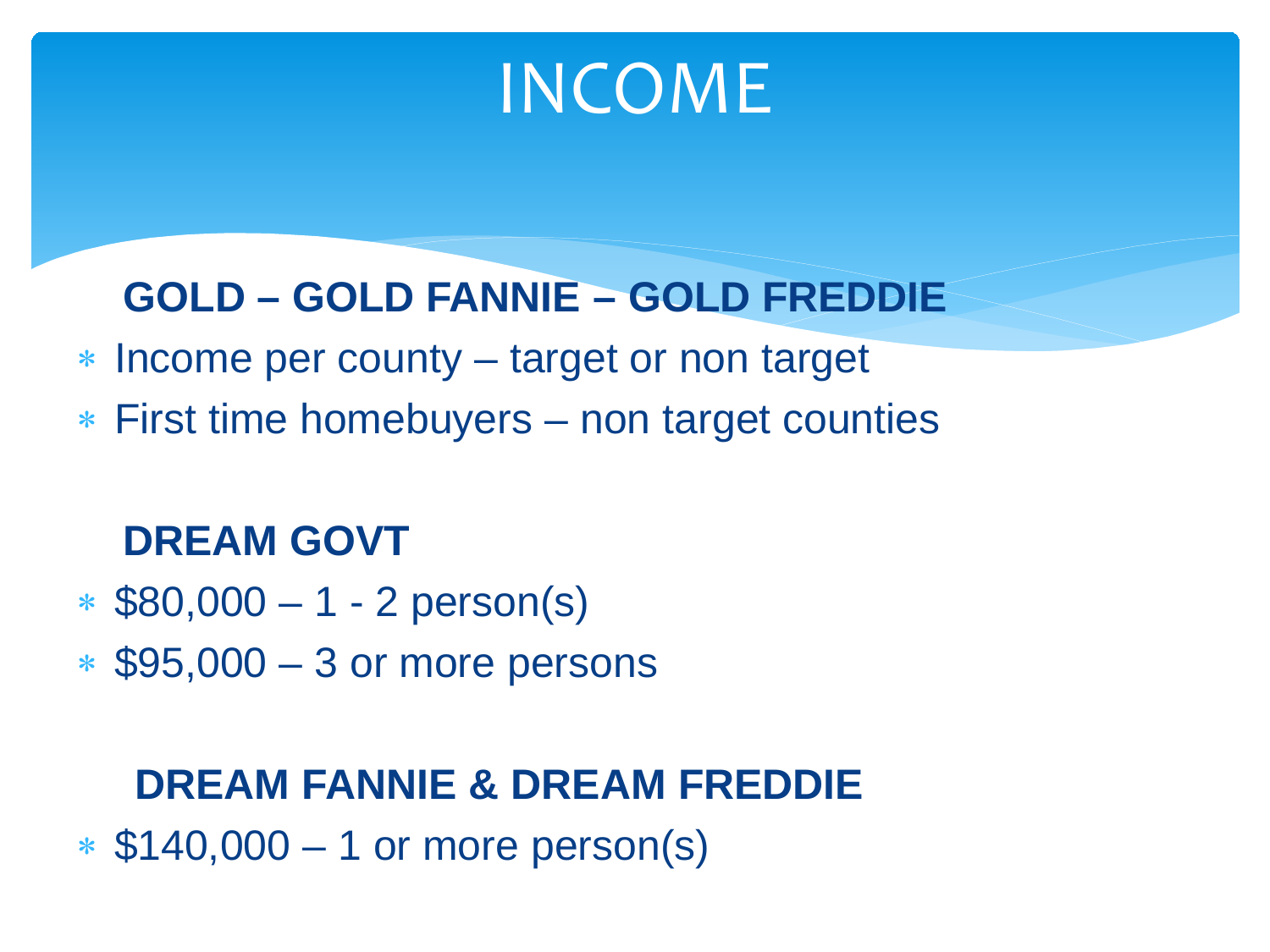### Debt to income - Credit score

#### **GOLD and DREAM Government**

- ∗ DTI: First Mortgage product not to exceed 45%
- ∗ Credit score: 640

#### **GOLD and DREAM FANNIE & FREDDIE**

- ∗ DTI: First Mortgage product not to exceed 50%
- ∗ Credit score: 640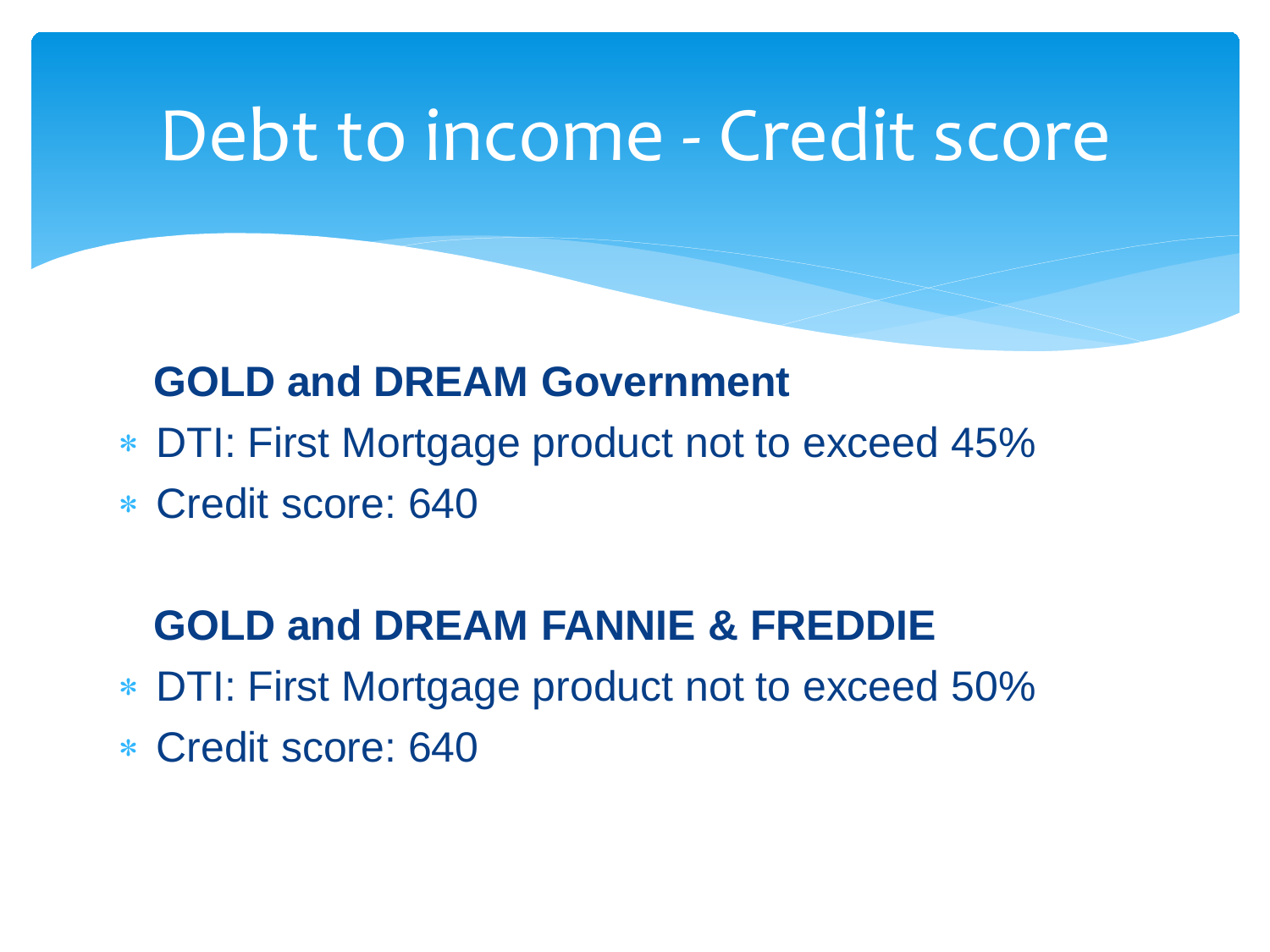# GOLD & DREAM UNDERWRITING

- ∗ Fannie Mae HFA Preferred
- ∗ Freddie Mac HFA Home Possible Advantage,
- ∗ FHA,
- ∗ VA
- ∗ USDA RD
- ∗ Underwriting guidelines, credit eligibility, Loan to Value (LTV) and appraisal standards
- ∗ Automatic underwriting DU, LPA or GUS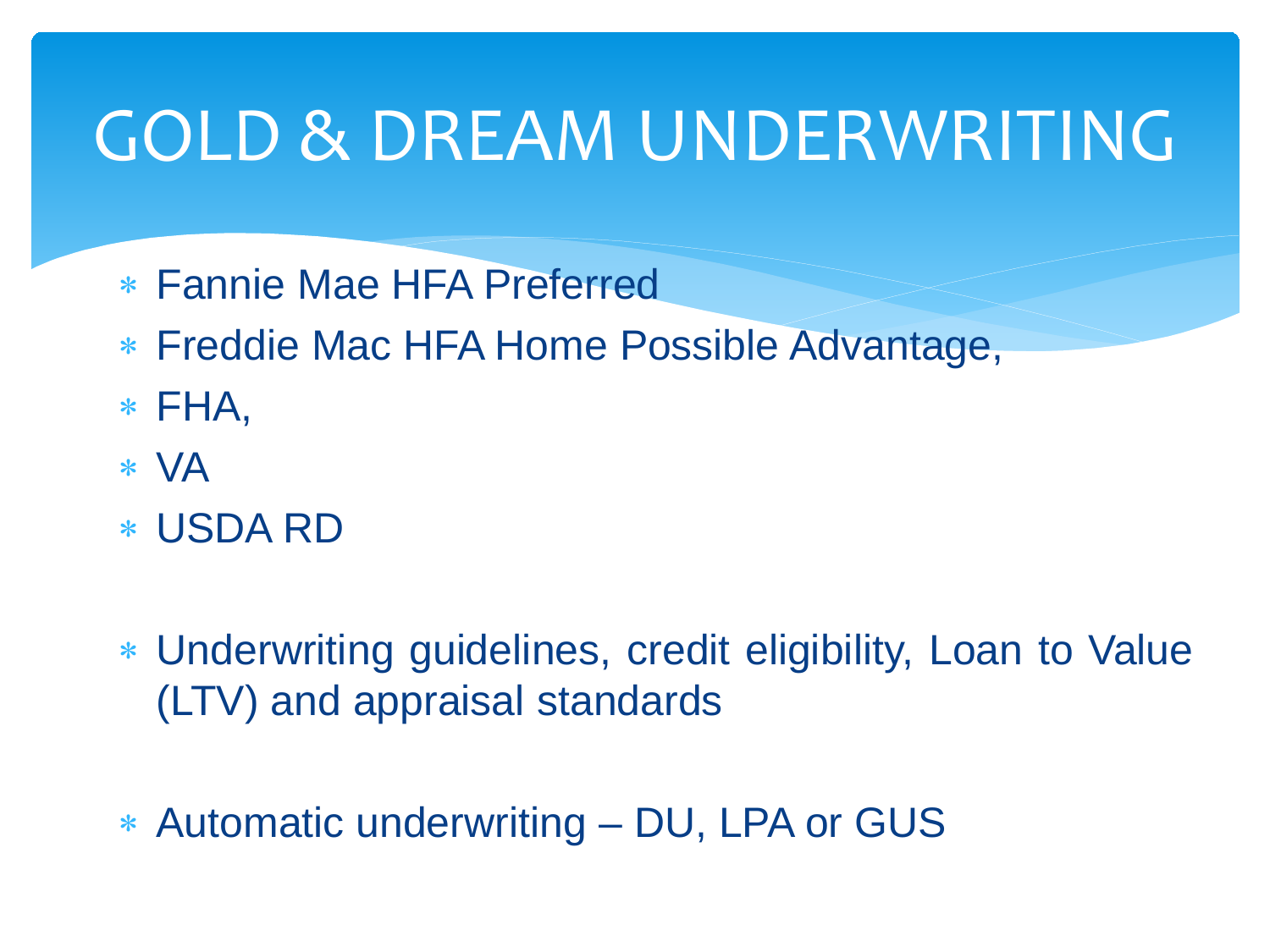# OHFA Approval

- ∗ OHFA issue approval
- ∗ OHFA issue Gift Letter
- ∗ MRB Disclosure GOLD GOLD FANNIE GOLD FREDDIE
- ∗ Mortgagor's Closing Certification
- ∗ Mortgagor's Income Certification DREAM products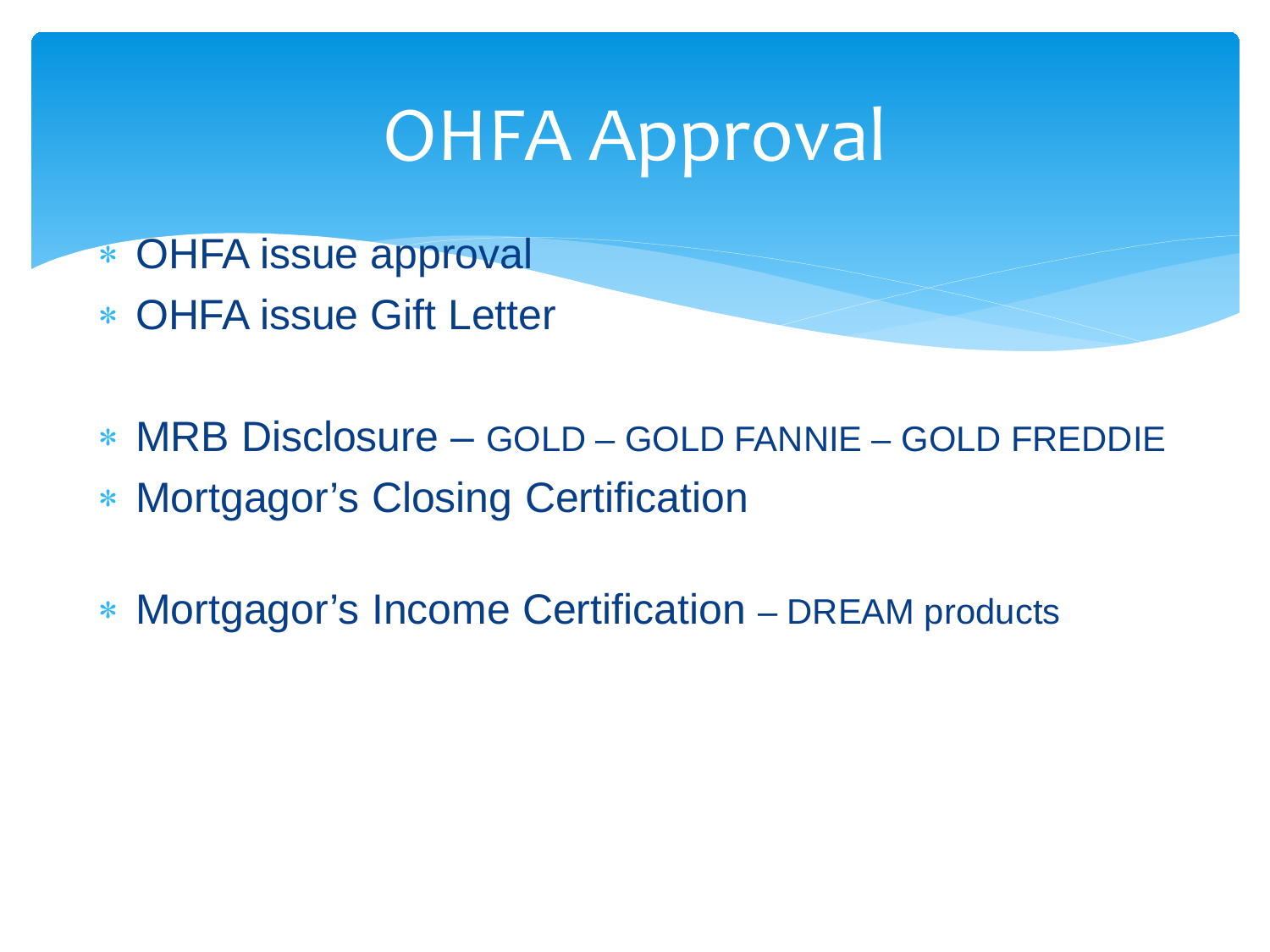## Lender closing loan

- ∗ Lender provides first mortgage money
- ∗ Lender provides DPA to closing
- ∗ Closed loan shipped to US Bank for purchase
- ∗ Customer is sent transfer letter and first payment notice.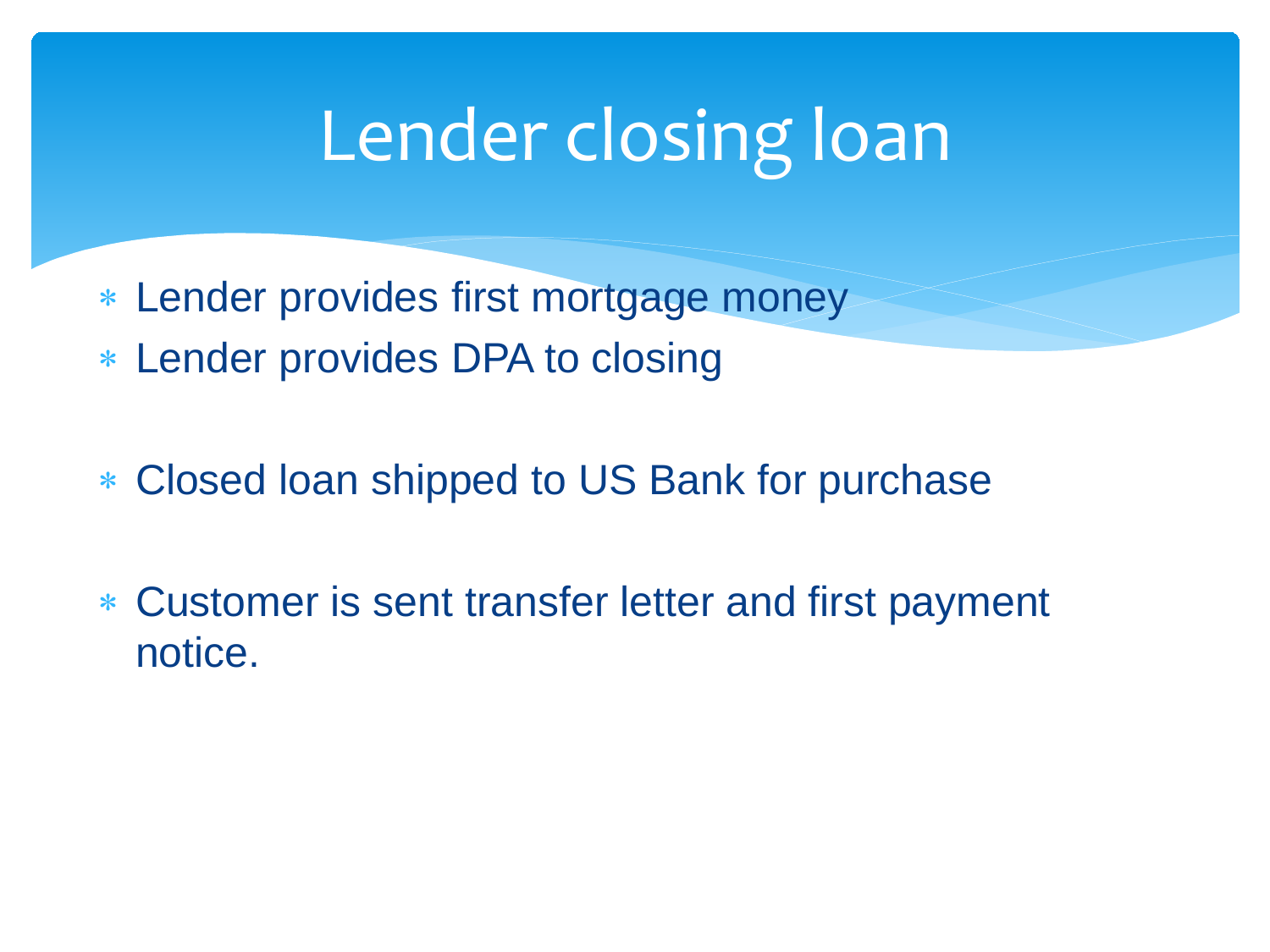### **OHFA Web Site**

- ∗ [www.ohfa.org](http://www.ohfa.org/)
- ∗ Password protected
- ∗ US Bank Guides
- ∗ OHFA Guides
- ∗ Lenders Lenders Resources
- ∗ Rates
- ∗ Census Tract